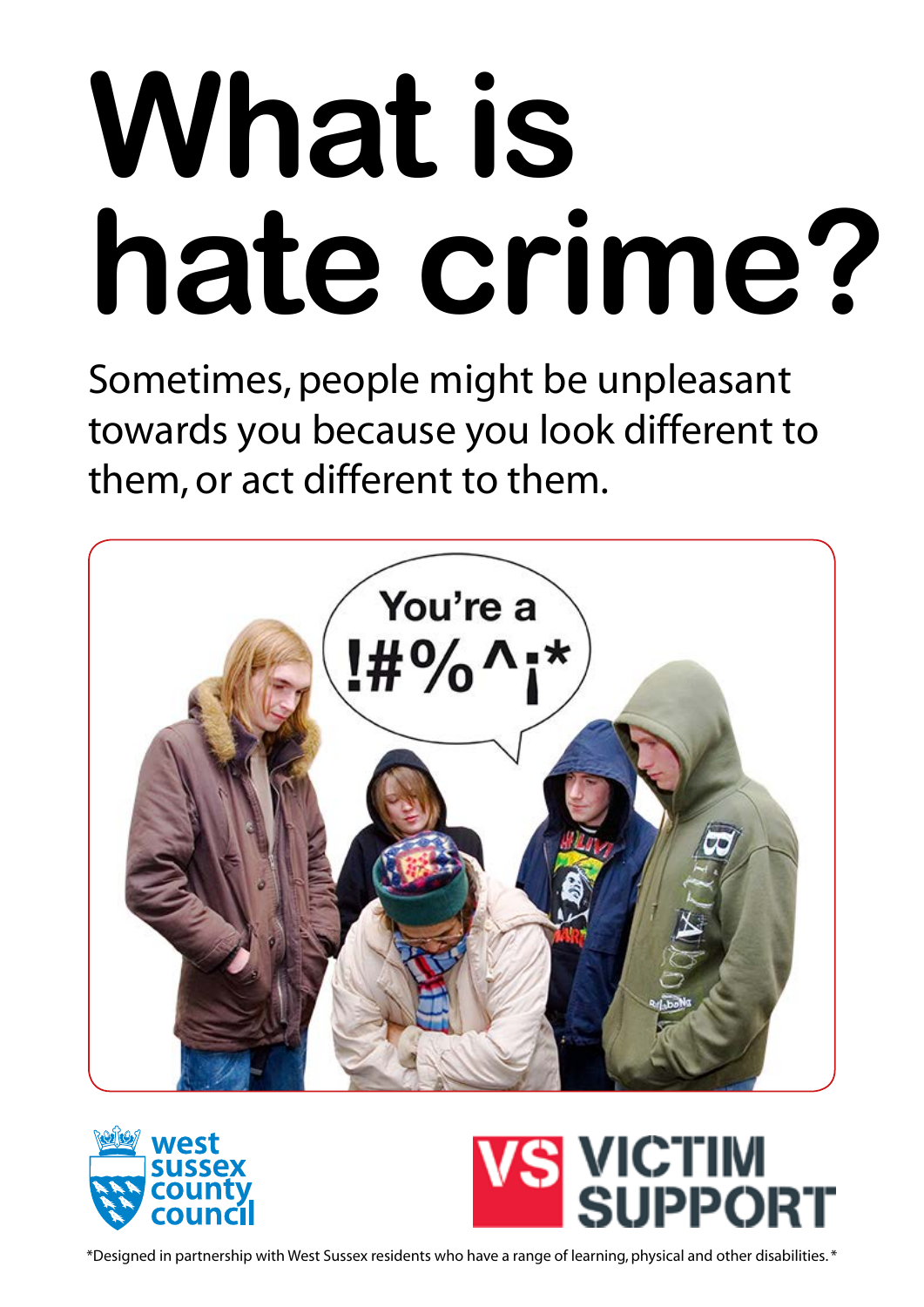## **What is hate crime?**

Sometimes, people might be unpleasant towards you because you look different to them, or act different to them.



 They might shout nasty things about you.





### **We sometimes call this 'hate crime'.**

It is wrong, it is **not your fault**, and it can be against the law.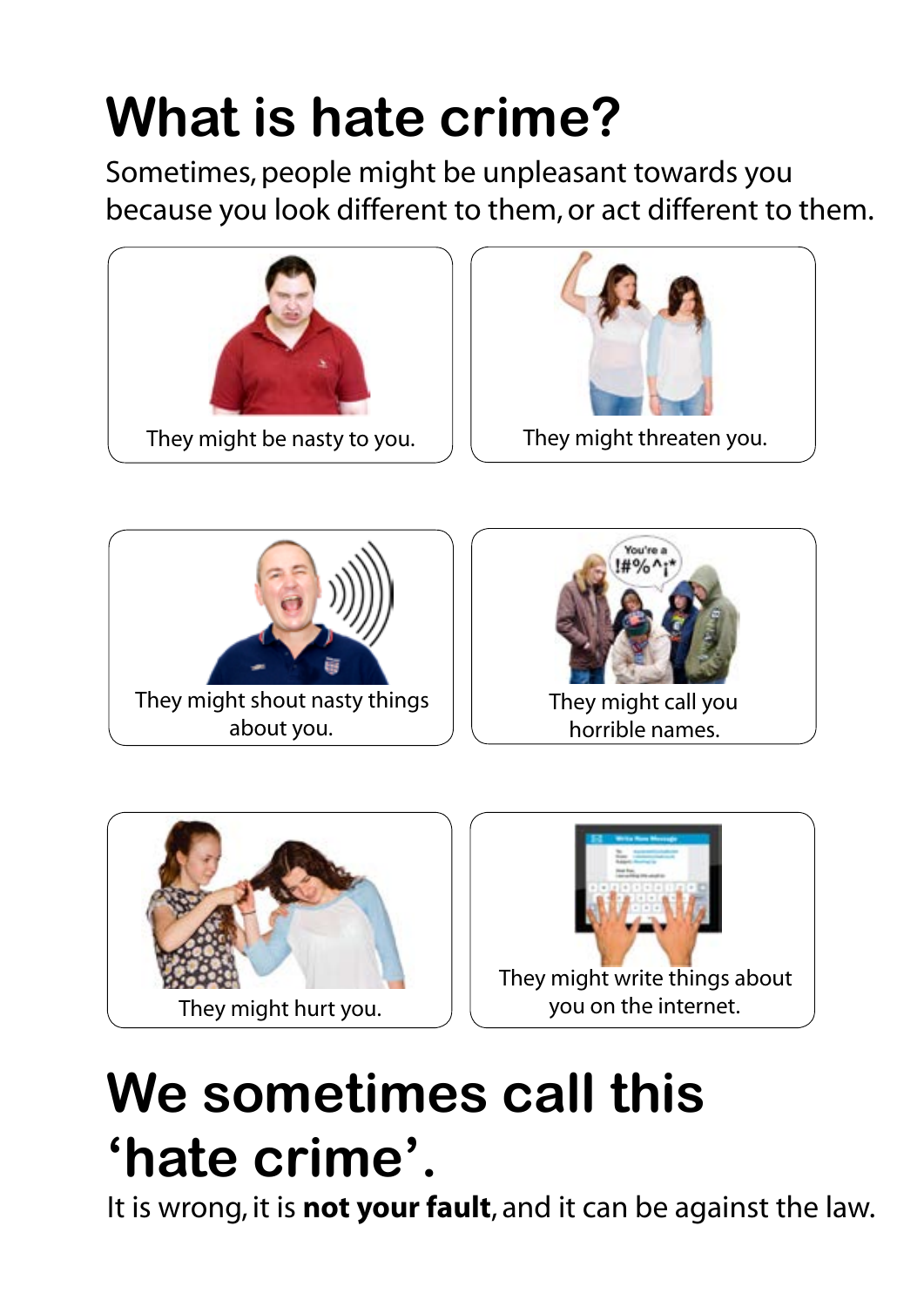## **How does it make you feel?**

When someone does this, it can make people feel bad. You might feel some of these if it happens to you.